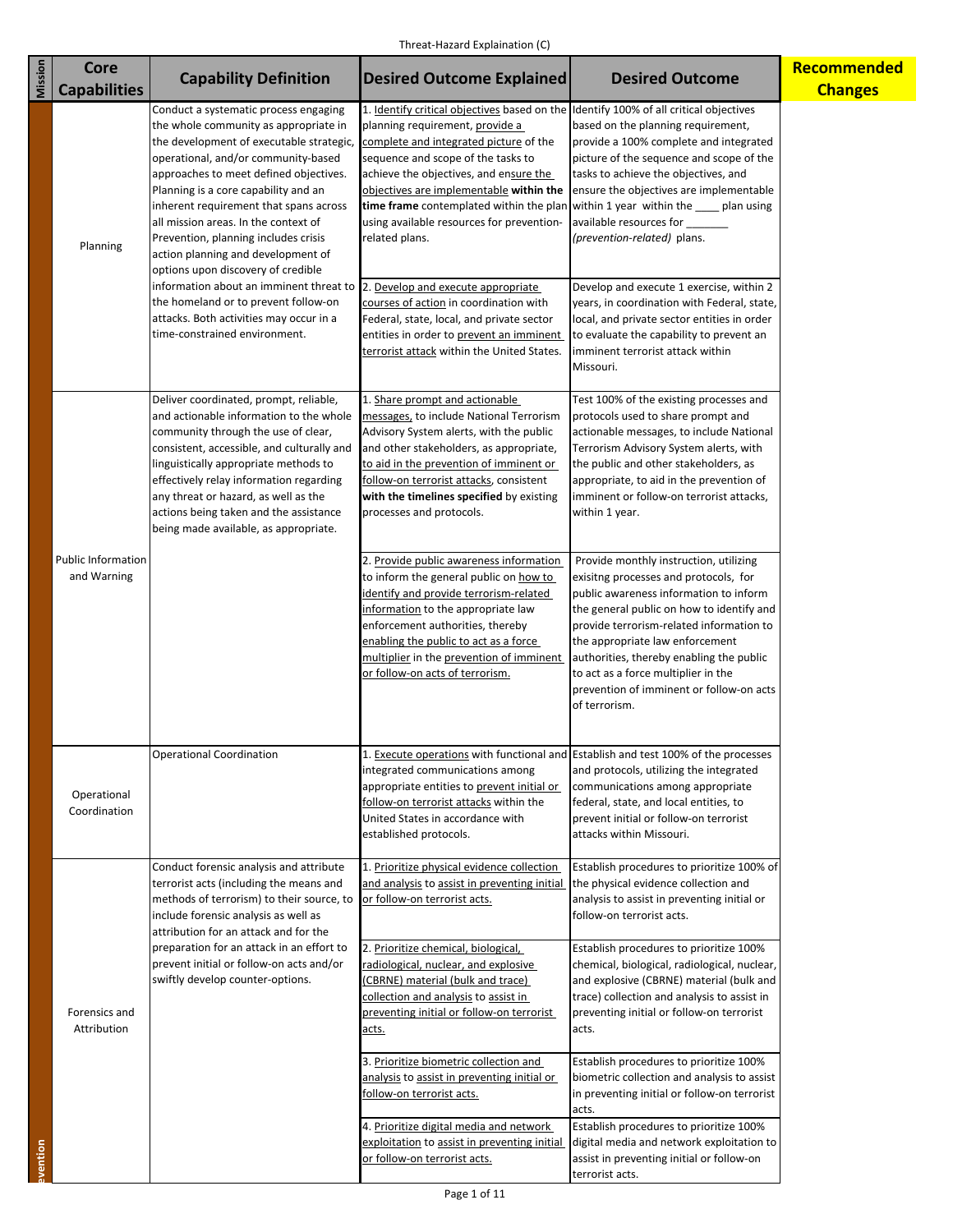| <b>Pr</b> Mission | <b>Core</b>                                | <b>Capability Definition</b>                                                                                                                                                                                                                                                                                                                                                      | <b>Desired Outcome Explained</b>                                                                                                                                                                                                                                                                                                                          | <b>Desired Outcome</b>                                                                                                                                                                                                                                                                                                                 | Recommended    |
|-------------------|--------------------------------------------|-----------------------------------------------------------------------------------------------------------------------------------------------------------------------------------------------------------------------------------------------------------------------------------------------------------------------------------------------------------------------------------|-----------------------------------------------------------------------------------------------------------------------------------------------------------------------------------------------------------------------------------------------------------------------------------------------------------------------------------------------------------|----------------------------------------------------------------------------------------------------------------------------------------------------------------------------------------------------------------------------------------------------------------------------------------------------------------------------------------|----------------|
|                   | <b>Capabilities</b>                        |                                                                                                                                                                                                                                                                                                                                                                                   |                                                                                                                                                                                                                                                                                                                                                           |                                                                                                                                                                                                                                                                                                                                        | <b>Changes</b> |
|                   |                                            | Provide timely, accurate, and actionable<br>information resulting from the planning,<br>direction, collection, exploitation,<br>processing, analysis, production,<br>dissemination, evaluation, and feedback                                                                                                                                                                      | 1. Anticipate and identify emerging<br>and/or imminent threats through the<br>intelligence cycle.                                                                                                                                                                                                                                                         | Anticipate and identify emerging and/or<br>imminent threats through the<br>intelligence cycle.                                                                                                                                                                                                                                         |                |
|                   | Intelligence and<br>Information<br>Sharing | of available information concerning<br>threats to the United States, its people,<br>property, or interests; the development,<br>proliferation, or use of WMDs; or any<br>other matter bearing on U.S. national or<br>homeland security by Federal, state,<br>local, and other stakeholders.<br>Information sharing is the ability to<br>exchange intelligence, information, data, | 2. Share relevant, timely, and actionable<br>information and analysis with Federal,<br>state, local, private sector, and<br>international partners and develop and<br>disseminate appropriate<br>classified/unclassified products.                                                                                                                        | Share 100% of relevant, timely, and<br>actionable information and analysis with<br>Federal, state, local, private sector, and<br>international partners and develop and<br>disseminate appropriate<br>classified/unclassified products.                                                                                                |                |
|                   |                                            | or knowledge among Federal, state, local, 3. Ensure Federal, state, local, and<br>or private sector entities, as appropriate.                                                                                                                                                                                                                                                     | private sector partners possess or have<br>access to a mechanism to submit<br>terrorism-related information and/or<br>suspicious activity reports to law<br>enforcement.                                                                                                                                                                                  | Ensure Federal, state, local, and private<br>sector partners possess or have access to<br>a mechanism to submit terrorism-related<br>information and/or suspicious activity<br>reports to law enforcement.                                                                                                                             |                |
|                   |                                            | Delay, divert, intercept, halt, apprehend,<br>or secure threats and/or hazards.                                                                                                                                                                                                                                                                                                   | 1. Maximize our ability to interdict<br>specific conveyances, cargo, and persons<br>associated with an imminent terrorist<br>threat or act in the land, air, and<br>maritime domains to prevent entry into<br>the United States or to prevent an<br>incident from occurring in the Nation.                                                                | Maximize 100% our ability to interdict<br>specific conveyances, cargo, and persons<br>associated with an imminent terrorist<br>threat or act in the land, air, and<br>maritime domains to prevent entry into<br>the United States or to prevent an<br>incident from occurring in the Nation.                                           |                |
|                   | Interdiction and<br>Disruption             |                                                                                                                                                                                                                                                                                                                                                                                   | 2. Conduct operations to render safe and<br>dispose of CBRNE hazards in multiple<br>locations and in all environments,<br>consistent with established protocols.<br>3. Prevent terrorism financial/material                                                                                                                                               | Test 100% of the established protocols,<br>to conduct operations to render safe and<br>dispose of CBRNE hazards in multiple<br>locations and in all environments.<br>Utilizing 100% of the established                                                                                                                                 |                |
|                   |                                            |                                                                                                                                                                                                                                                                                                                                                                                   | support from reaching its target,<br>consistent with established protocols.                                                                                                                                                                                                                                                                               | protocols, prevent terrorism<br>financial/material support from reaching<br>its target.                                                                                                                                                                                                                                                |                |
|                   |                                            |                                                                                                                                                                                                                                                                                                                                                                                   | 4. Prevent terrorist acquisition of and the Utilizing 100% of the established<br>transfer of CBRNE materials, precursors,<br>and related technology, consistent with<br>established protocols.                                                                                                                                                            | protocols, prevent terrorist acquisition of<br>and the transfer of CBRNE materials,<br>precursors, and related technology.                                                                                                                                                                                                             |                |
|                   |                                            |                                                                                                                                                                                                                                                                                                                                                                                   | 5. Conduct tactical counterterrorism<br>operations in multiple locations and in all to conduct tactical counterterrorism<br>environments, consistent with<br>established protocols.                                                                                                                                                                       | Test 100% of the established protocols,<br>operations in multiple locations and in all<br>environments.                                                                                                                                                                                                                                |                |
|                   | Screening, Search,<br>and Detection        | Identify, discover, or locate threats<br>and/or hazards through active and<br>passive surveillance and search<br>procedures. This may include the use of<br>systematic examinations and<br>assessments, sensor technologies, or<br>physical investigation and intelligence.                                                                                                       | 1. Maximize the screening of targeted<br>cargo, conveyances, mail, baggage, and<br>people associated with an imminent<br>terrorist threat or act using technical,<br>non-technical, intrusive, or non-intrusive<br>means.<br>2. Initiate operations immediately to<br>locate persons and networks associated<br>with an imminent terrorist threat or act. | Screen 100% of targeted cargo,<br>conveyances, mail, baggage, and people<br>associated with an imminent terrorist<br>threat or act using technical, non-<br>technical, intrusive, or non-intrusive<br>means.<br>Initiate operations immediately to locate<br>100% of all persons and networks<br>associated with an imminent terrorist |                |
|                   |                                            |                                                                                                                                                                                                                                                                                                                                                                                   | 3. Conduct CBRNE search/detection<br>operations in multiple locations and in all protocols, conduct CBRNE<br>environments, consistent with<br>established protocols.                                                                                                                                                                                      | threat or act.<br>Utilizing 100% of the established<br>search/detection operations in multiple<br>locations and in all environments.                                                                                                                                                                                                   |                |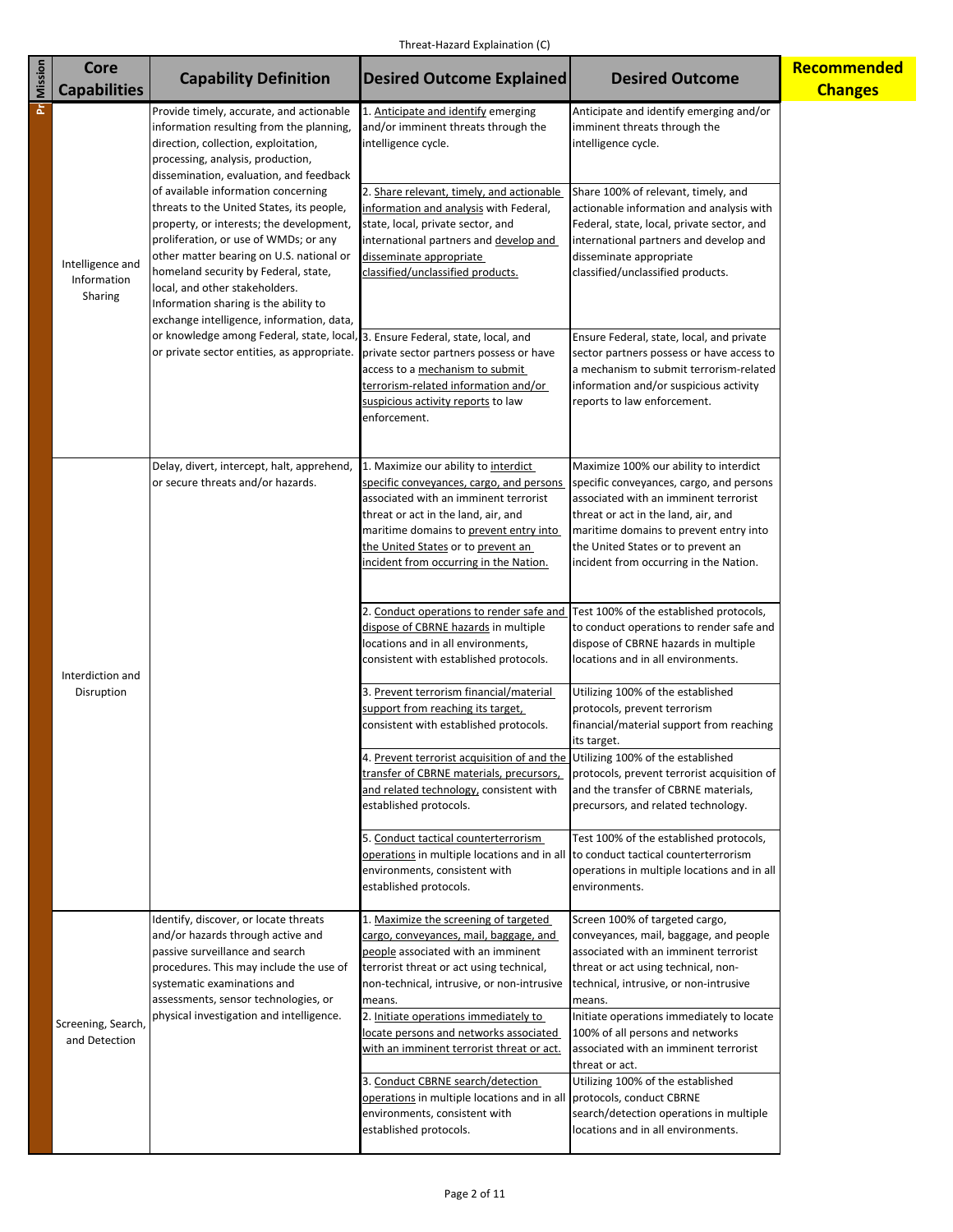| Mission | <b>Core</b><br><b>Capabilities</b>                    | <b>Capability Definition</b>                                                                                                                                                                                                                                                                                                                                                             | <b>Desired Outcome Explained</b>                                                                                                                                                                                                                                                                                                                                                              | <b>Desired Outcome</b>                                                                                                                                                                                                                                                                                                                                                                             | Recommended<br><b>Changes</b> |
|---------|-------------------------------------------------------|------------------------------------------------------------------------------------------------------------------------------------------------------------------------------------------------------------------------------------------------------------------------------------------------------------------------------------------------------------------------------------------|-----------------------------------------------------------------------------------------------------------------------------------------------------------------------------------------------------------------------------------------------------------------------------------------------------------------------------------------------------------------------------------------------|----------------------------------------------------------------------------------------------------------------------------------------------------------------------------------------------------------------------------------------------------------------------------------------------------------------------------------------------------------------------------------------------------|-------------------------------|
|         | Planning                                              | Conduct a systematic process engaging<br>the whole community, as appropriate, in<br>the development of executable strategic,<br>operational, and/or community-based<br>approaches to meet defined objectives.<br>Planning includes the development of<br>multidisciplinary plans; their<br>implementation, exercising, and<br>maintenance; and the promotion of<br>planning initiatives. | 1. Develop protection plans that identify<br>critical objectives based on planning<br>requirements, provide a complete and<br>integrated picture of the sequence and<br>scope of the tasks to achieve the<br>planning objectives, and implement<br>planning requirements within the time<br>frame contemplated within the plan<br>using available resources for protection-<br>related plans. | Develop protection plans that identifies<br>100% critical objectives based on<br>planning requirements, provide a 100%<br>complete and integrated picture of the<br>sequence and scope of the tasks to<br>achieve the planning objectives, and<br>implement planning requirements within<br>1 year contemplated within the<br>plan using available resources for<br>(prevention-related) plans.    |                               |
|         | <b>Public Information</b><br>and Warning              | Deliver coordinated, prompt, reliable,<br>and actionable information to the whole<br>community through the use of clear,<br>consistent, accessible, and culturally and<br>linguistically appropriate methods to<br>effectively relay information regarding<br>any threat or hazard and, as appropriate, assets).<br>the actions being taken and the<br>assistance being made available.  | 2. Implement, exercise, and maintain<br>plans to ensure continuity of operations.<br>1. Use effective and accessible indication<br>and warning systems to communicate<br>significant hazards to involved operators,<br>security officials, and the public<br>(including alerts, detection capabilities,<br>and other necessary and appropriate                                                | Implement, exercise, and maintain 100%<br>of plans, yearly, to ensure continuity of<br>operations.<br>Demonstrate 100% effective and<br>accessible indication and warning<br>systems to communicate significant<br>hazards to involved operators, security<br>officials, and the public (including alerts,<br>detection capabilities, and other<br>necessary and appropriate assets),<br>annually. |                               |
|         | Operational<br>Coordination                           | Establish and maintain a unified and<br>coordinated operational structure and<br>process that appropriately integrates all<br>critical stakeholders and supports the<br>execution of core capabilities.                                                                                                                                                                                  | 1. Establish and maintain partnership<br>structures among protection elements to<br>support networking, planning, and<br>coordination.                                                                                                                                                                                                                                                        | Establish and maintain Unified Command<br>structures among all protection elements<br>to support networking, planning, and<br>coordination.                                                                                                                                                                                                                                                        |                               |
|         | <b>Access Control and</b><br>Identity<br>Verification | Apply a broad range of physical,<br>technological, and cyber measures to<br>control admittance to critical locations<br>and systems, limiting access to<br>authorized individuals to carry out<br>legitimate activities.                                                                                                                                                                 | 1. Implement and maintain protocols to<br>verify identity and authorize, grant, or<br>deny physical and cyber access to specific<br>locations, information, and networks.                                                                                                                                                                                                                     | Implement, maintain, and test 100% of<br>the protocols to verify identity and<br>authorize, grant, or deny physical and<br>cyber access to specific locations,<br>information, and networks.                                                                                                                                                                                                       |                               |
|         | Cybersecurity                                         | Protect against damage to, the<br>unauthorized use of, and/or the<br>exploitation of (and, if needed, the<br>restoration of) electronic<br>communications systems and services<br>(and the information contained therein).                                                                                                                                                               | Implement risk-informed guidelines,<br>regulations, and standards to ensure the<br>security, reliability, integrity, and<br>availability of critical information,<br>records, and communications systems<br>and services through collaborative<br>cybersecurity initiatives and efforts.<br>2. Implement and maintain procedures to                                                           | Ensure 100% implemention of risk-<br>informed guidelines, regulations, and<br>standards to ensure the security,<br>reliability, integrity, and availability of<br>critical information, records, and<br>communications systems and services<br>through collaborative cybersecurity<br>initiatives and efforts.<br>Implement and maintain all procedures                                            |                               |
|         |                                                       |                                                                                                                                                                                                                                                                                                                                                                                          | detect malicious activity and to conduct<br>technical and investigative-based<br>countermeasures, mitigations, and<br>operations against malicious actors to<br>counter existing and emerging cyber-<br>based threats, consistent with<br>established protocols.                                                                                                                              | to detect malicious activity and to<br>conduct technical and investigative-based<br>countermeasures, mitigations, and<br>operations against malicious actors to<br>counter existing and emerging cyber-<br>based threats, consistent with<br>established protocols.                                                                                                                                |                               |
|         |                                                       | Provide timely, accurate, and actionable<br>information resulting from the planning,<br>direction, collection, exploitation,<br>processing, analysis, production,<br>dissemination, evaluation, and feedback                                                                                                                                                                             | 1. Anticipate and identify emerging<br>and/or imminent threats through the<br>intelligence cycle.                                                                                                                                                                                                                                                                                             | Anticipate and identify emerging and/or<br>imminent threats through the<br>intelligence cycle.                                                                                                                                                                                                                                                                                                     |                               |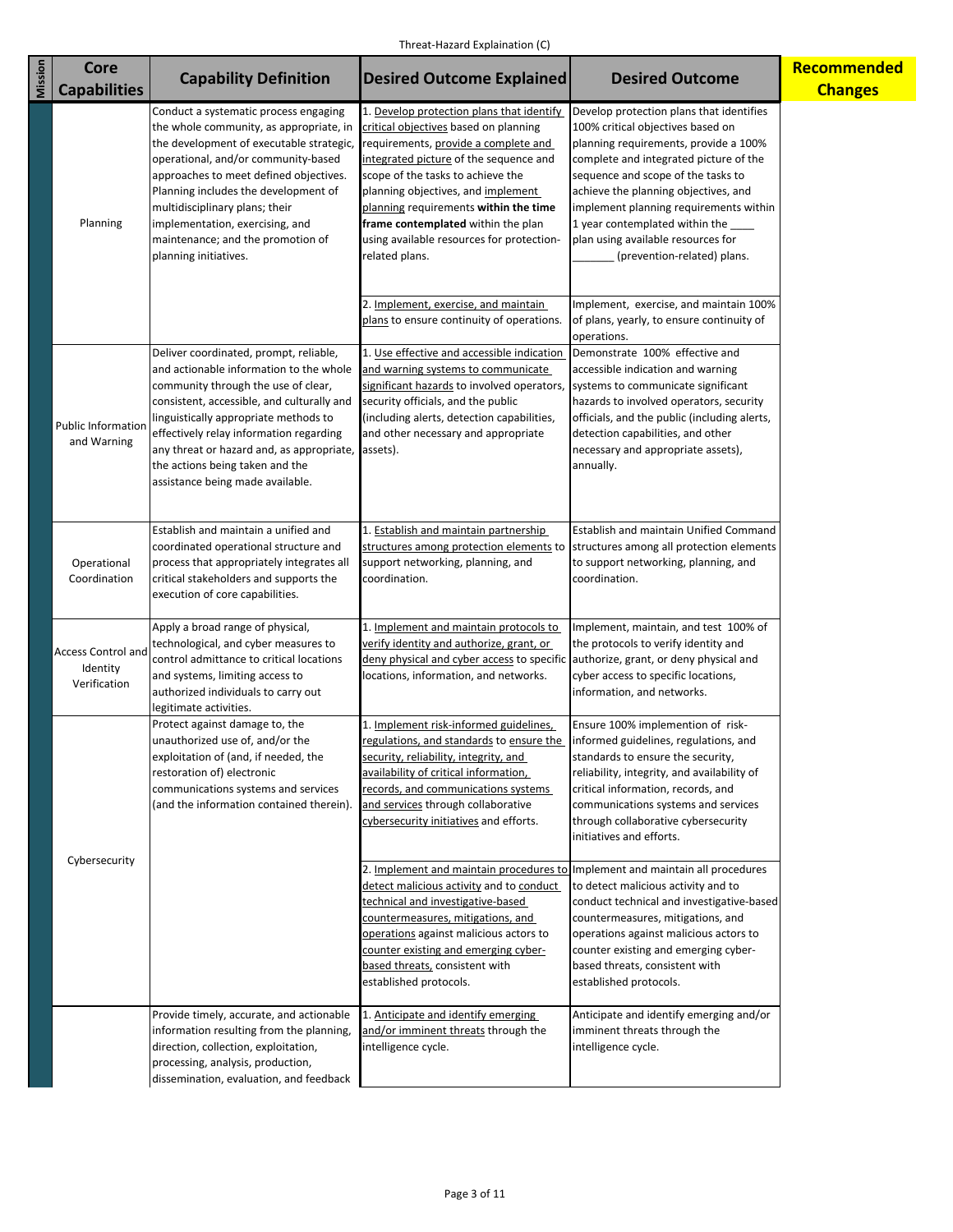| Mission    | <b>Core</b>                                  | <b>Capability Definition</b>                                                                                                                                                                                                                                                                                                                                                                                                  | <b>Desired Outcome Explained</b>                                                                                                                                                                                                                                                                                                                                                                              | <b>Desired Outcome</b>                                                                                                                                                                                                                                                                                                                                                                                                                             | Recommended    |
|------------|----------------------------------------------|-------------------------------------------------------------------------------------------------------------------------------------------------------------------------------------------------------------------------------------------------------------------------------------------------------------------------------------------------------------------------------------------------------------------------------|---------------------------------------------------------------------------------------------------------------------------------------------------------------------------------------------------------------------------------------------------------------------------------------------------------------------------------------------------------------------------------------------------------------|----------------------------------------------------------------------------------------------------------------------------------------------------------------------------------------------------------------------------------------------------------------------------------------------------------------------------------------------------------------------------------------------------------------------------------------------------|----------------|
|            | <b>Capabilities</b>                          |                                                                                                                                                                                                                                                                                                                                                                                                                               |                                                                                                                                                                                                                                                                                                                                                                                                               |                                                                                                                                                                                                                                                                                                                                                                                                                                                    | <b>Changes</b> |
| Protection | Intelligence and<br>Information<br>Sharing   | of available information concerning<br>threats to the United States, its people,<br>property, or interests; the development,<br>proliferation, or use of WMDs; or any<br>other matter bearing on U.S. national or<br>homeland security by Federal, state,<br>local, and other stakeholders.<br>Information sharing is the ability to<br>exchange intelligence, information, data,<br>or knowledge among Federal, state, local | 2. Share relevant, timely, and actionable<br>information and analysis with Federal,<br>state, local, private sector, and<br>international partners and develop and<br>disseminate appropriate<br>classified/unclassified products.<br>3. Provide Federal, state, local, and<br>private sector partners with or access to                                                                                      | Share100% relevant, timely, and<br>actionable information and analysis with<br>Federal, state, local, private sector, and<br>international partners and develop and<br>disseminate appropriate<br>classified/unclassified products.<br>Provide Federal, state, local, and private<br>sector partners with or access to a                                                                                                                           |                |
|            | Interdiction and<br>Disruption               | or private sector entities as appropriate.<br>Delay, divert, intercept, halt, apprehend,<br>or secure threats and/or hazards.                                                                                                                                                                                                                                                                                                 | a mechanism to submit terrorism-related<br>information and/or suspicious activity<br>reports to law enforcement.<br>1. Deter, detect, interdict, and protect<br>against domestic and transnational<br>criminal and terrorist activities that<br>threaten the security of the homeland<br>across key operational activities and<br>critical infrastructure sectors.<br>2. Intercept the malicious movement and | mechanism to submit terrorism-related<br>information and/or suspicious activity<br>reports to law enforcement.<br>Test 100% of ____ plan that deters,<br>detects, interdicts, and protects against<br>domestic and transnational criminal and<br>terrorist activities that threaten the<br>security of the homeland across key<br>operational activities and critical<br>infrastructure sectors, annually.<br>Intercept all malicious movement and |                |
|            |                                              |                                                                                                                                                                                                                                                                                                                                                                                                                               | acquisition/transfer of CBRNE materials<br>and related technologies.                                                                                                                                                                                                                                                                                                                                          | acquisition/transfer of CBRNE materials<br>and related technologies.                                                                                                                                                                                                                                                                                                                                                                               |                |
|            | <b>Measures</b>                              | Reduce or mitigate risks, including<br>actions targeted at threats,<br>vulnerabilities, and/or consequences, by<br>controlling movement and protecting<br>Physical Protective borders, critical infrastructure, and the<br>homeland.                                                                                                                                                                                          | 1. Implement and maintain risk-informed<br>physical protections, countermeasures,<br>and policies protecting people,<br>structures, materials, products, and<br>systems associated with key operational<br>activities and critical infrastructure<br>sectors.                                                                                                                                                 | Ensure 100% of the procedures and<br>protocols that implemented and<br>maintain risk-informed physical<br>protections, countermeasures, and<br>policies protecting people, structures,<br>materials, products, and systems<br>associated with key operational activities<br>and critical infrastructure sectors are<br>reviewed and tested annually.                                                                                               |                |
|            | <b>Risk Management</b>                       | Identify, assess, and prioritize risks to<br>inform Protection activities and<br>investments.                                                                                                                                                                                                                                                                                                                                 | 1. Ensure critical infrastructure sectors<br>and Protection elements have and<br><u>maintain risk assessment processes</u> to<br>dentify and prioritize assets, systems,<br>networks, and functions.                                                                                                                                                                                                          | Ensure 100%, critical infrastructure<br>sectors and protection elements have<br>and maintain risk assessment processes<br>to identify and prioritize assets, systems,<br>networks, and functions.                                                                                                                                                                                                                                                  |                |
|            | for Protection<br>Programs and<br>Activities | 2. Ensure operational activities and<br>critical infrastructure sectors have and<br>maintain appropriate threat,<br>vulnerability, and consequence tools to<br>dentify and assess threats,<br>vulnerabilities, and consequences.                                                                                                                                                                                              | Ensure 100%, critical infrastructure<br>sectors and operational activities have<br>and maintain appropriate threat,<br>vulnerability, and consequence tools to<br>identify and assess threats,<br>vulnerabilities, and consequences.                                                                                                                                                                          |                                                                                                                                                                                                                                                                                                                                                                                                                                                    |                |
|            |                                              | Identify, discover, or locate threats<br>and/or hazards through active and<br>passive surveillance and search<br>procedures. This may include the use of<br>systematic examinations and                                                                                                                                                                                                                                       | 1. Screen cargo, conveyances, mail,<br>baggage, and people using information-<br>based and physical screening technology<br>and processes.                                                                                                                                                                                                                                                                    | Screen 100% of cargo, conveyances,<br>mail, baggage, and people using<br>information-based and physical screening<br>technology and processes.                                                                                                                                                                                                                                                                                                     |                |
|            |                                              | assessments, sensor technologies, or<br>physical investigation and intelligence.                                                                                                                                                                                                                                                                                                                                              | 2. Detect WMD, traditional, and<br>emerging threats and hazards of concern<br>using:                                                                                                                                                                                                                                                                                                                          | Detect 24 hours a day, WMD, traditional,<br>and emerging threats and hazards of<br>concern, in Missouri, using:                                                                                                                                                                                                                                                                                                                                    |                |
|            | Screening, Search,<br>and Detection          |                                                                                                                                                                                                                                                                                                                                                                                                                               | a. A laboratory diagnostic capability and<br>the capacity for food, agricultural<br>(plant/animal), environmental, medical<br>products, and clinical samples                                                                                                                                                                                                                                                  | Utilize the laboratory diagnostic<br>capability and the capacity for food,<br>agricultural (plant/animal),<br>environmental, medical products, and<br>clinical samples.                                                                                                                                                                                                                                                                            |                |
|            |                                              |                                                                                                                                                                                                                                                                                                                                                                                                                               | b. Bio-surveillance systems                                                                                                                                                                                                                                                                                                                                                                                   | Bio-surveillance systems                                                                                                                                                                                                                                                                                                                                                                                                                           |                |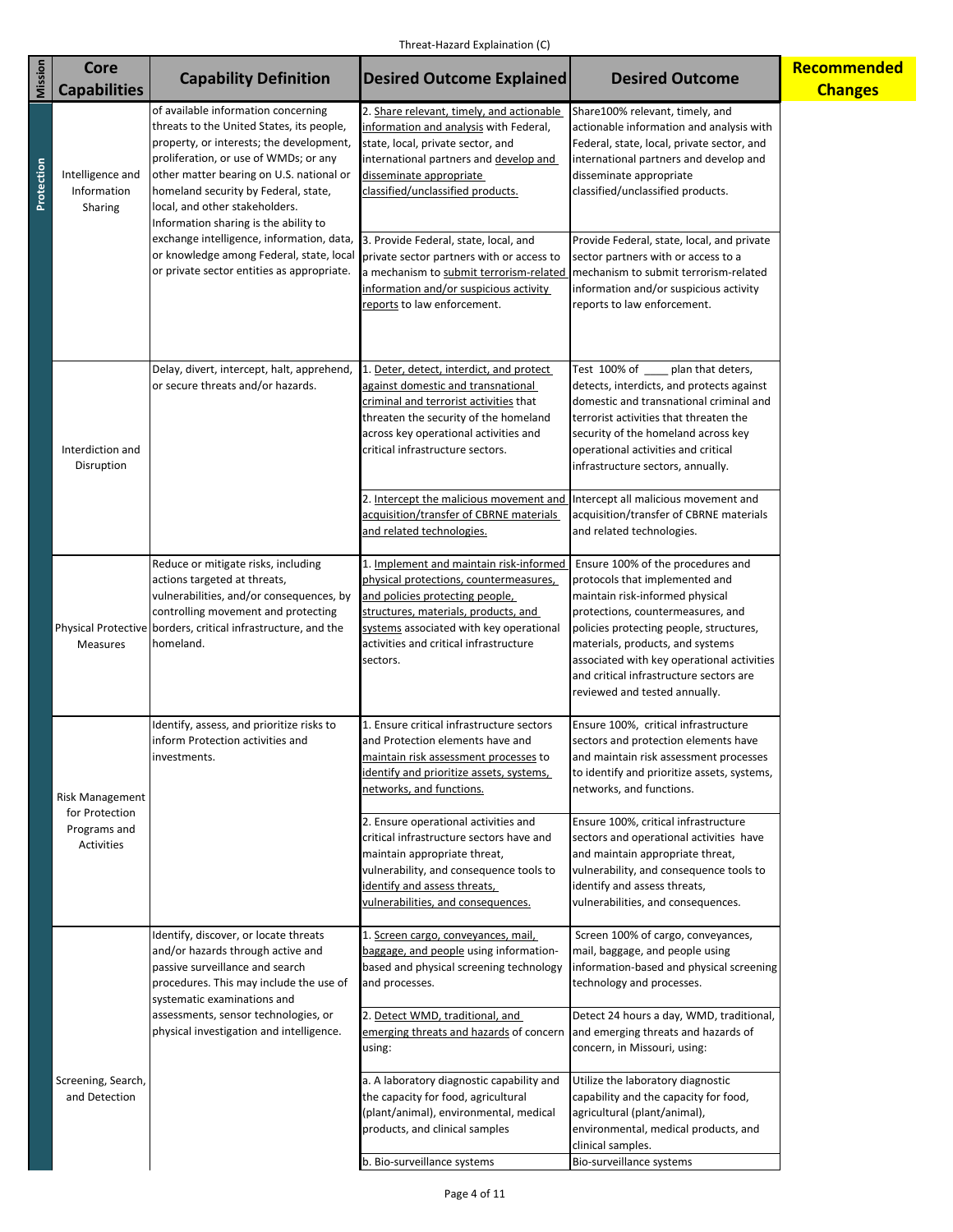| Mission    | <b>Core</b><br><b>Capabilities</b>                   | <b>Capability Definition</b>                                                                                                                                                                                                                                                                                                                                                   | <b>Desired Outcome Explained</b>                                                                                                                                                                                                                                                                                     | <b>Desired Outcome</b>                                                                                                                                                                                                                                                                                                                                         | Recommended<br><b>Changes</b> |
|------------|------------------------------------------------------|--------------------------------------------------------------------------------------------------------------------------------------------------------------------------------------------------------------------------------------------------------------------------------------------------------------------------------------------------------------------------------|----------------------------------------------------------------------------------------------------------------------------------------------------------------------------------------------------------------------------------------------------------------------------------------------------------------------|----------------------------------------------------------------------------------------------------------------------------------------------------------------------------------------------------------------------------------------------------------------------------------------------------------------------------------------------------------------|-------------------------------|
|            |                                                      |                                                                                                                                                                                                                                                                                                                                                                                | c. CBRNE detection systems<br>d. Trained healthcare, emergency<br>medical, veterinary, and environmental<br>laboratory professionals.                                                                                                                                                                                | <b>CBRNE</b> detection systems<br>Trained 100% of all healthcare,<br>emergency medical, veterinary, and<br>environmental laboratory professionals.                                                                                                                                                                                                             |                               |
| Mitigation | Planning                                             | Conduct a systematic process engaging<br>the whole community, as appropriate, in<br>the development of executable strategic,<br>operational, and/or community-based<br>approaches to meet defined objectives.                                                                                                                                                                  | 1. Develop approved hazard mitigation<br>plans that address all relevant<br>threats/hazards in accordance with the<br>results of their risk assessment within all<br>states and territories.                                                                                                                         | Update 100% the hazard mitigation<br>plans that address all relevant<br>threats/hazards in accordance with the<br>results of their risk assessment within all<br>states and territories.                                                                                                                                                                       |                               |
|            | <b>Public Information</b><br>and Warning             | Deliver coordinated, prompt, reliable,<br>and actionable information to the whole<br>community through the use of clear,<br>consistent, accessible, and culturally and<br>linguistically appropriate methods to<br>effectively relay information regarding<br>any threat or hazard and, as appropriate,<br>the actions being taken and the<br>assistance being made available. | 1. Communicate appropriate<br>information, in an accessible manner, on<br>the risks faced within a community after<br>the conduct of a risk assessment.                                                                                                                                                              | Communicate all appropriate<br>information, in an accessible manner, on<br>the risks faced within a community after<br>the conduct of a risk assessment, using a<br>standard format.                                                                                                                                                                           |                               |
|            | Operational<br>Coordination                          | Establish and maintain a unified and<br>coordinated operational structure and<br>process that appropriately integrates all<br>critical stakeholders and supports the<br>execution of core capabilities.                                                                                                                                                                        | 1. Establish protocols to integrate<br>mitigation data elements in support of<br>operations within all states and<br>territories and in coordination with<br>Federal agencies.                                                                                                                                       | Establish and test 100% of all protocols,<br>annually, to integrate mitigation data<br>elements in support of operations within<br>Missouri and in coordination with Federal<br>agencies.                                                                                                                                                                      |                               |
|            | Community<br>Resilience                              | Lead the integrated effort to recognize,<br>understand, communicate, plan, and<br>address risks so that the community can<br>develop a set of actions to accomplish<br>Mitigation and improve resilience.                                                                                                                                                                      | 1. Maximize the coverage of the U.S.<br>population that has a localized, risk-<br>informed mitigation plan developed<br>through partnerships across the entire<br>community.                                                                                                                                         | Maximize 100% of Missouri's population<br>that has a localized, risk-informed<br>mitigation plan developed through<br>partnerships across the entire<br>community. Maintain a POC list and a<br>copy of the plan if possible.                                                                                                                                  |                               |
|            | Long-term<br>Vulnerability<br>Reduction              | Build and sustain resilient systems,<br>communities, and critical infrastructure<br>and key resources lifelines so as to<br>reduce their vulnerability to natural,<br>technological, and human-caused<br>incidents by lessening the likelihood,<br>severity, and duration of the adverse<br>consequences related to these incidents.                                           | 1. Achieve a measurable decrease in the<br>long-term vulnerability of the Nation<br>against current baselines amid a growing<br>population base and expanding<br>infrastructure base.                                                                                                                                | Maintain a 5 year long-term plan, sustain<br>all personnel required training, new and<br>refresher, equipment maintainance and<br>life-cycle replacement to achieve a<br>measurable decrease in the long-term<br>vulnerability of Missouri against current<br>baselines amid a growing population<br>base and expanding infrastructure base.                   |                               |
|            | <b>Risk and Disaster</b><br>Resilience<br>Assessment | Assess risk and disaster resilience so that 1. Ensure that states, territories, and the<br>decision makers, responders, and<br>community members can take informed<br>action to reduce their entity's risk and<br>increase their resilience.                                                                                                                                   | top 100 Metropolitan Statistical Areas<br>(MSAs) complete a risk assessment that<br>defines localized vulnerabilities and<br>consequences associated with potential<br>natural, technological, and human-<br>caused threats and hazards to their<br>natural, human, physical, cyber, and<br>socioeconomic interests. | Ensure 100% of the regions, counties,<br>and cities with a population of 5,000 or<br>more, complete a risk assessment that<br>defines localized vulnerabilities and<br>consequences associated with potential<br>natural, technological, and human-<br>caused threats and hazards to their<br>natural, human, physical, cyber, and<br>socioeconomic interests. |                               |
|            | Threats and<br>Hazard<br>Identification              | Identify the threats and hazards that<br>occur in the geographic area; determine<br>the frequency and magnitude; and<br>incorporate this into analysis and<br>planning processes so as to clearly<br>understand the needs of a community or<br>entity.                                                                                                                         | 1. Identify the threats and hazards within<br>and across the states, territories, and the<br>top 100 MSAs, in collaboration with the<br>whole community, against a national<br>standard based on sound science.                                                                                                      | Collect timely and accurate data to<br>identify the threats and hazards within<br>and across the State of Missouri, in<br>collaboration with the whole community,<br>utilizing THIRA, sound science, and<br>automation.                                                                                                                                        |                               |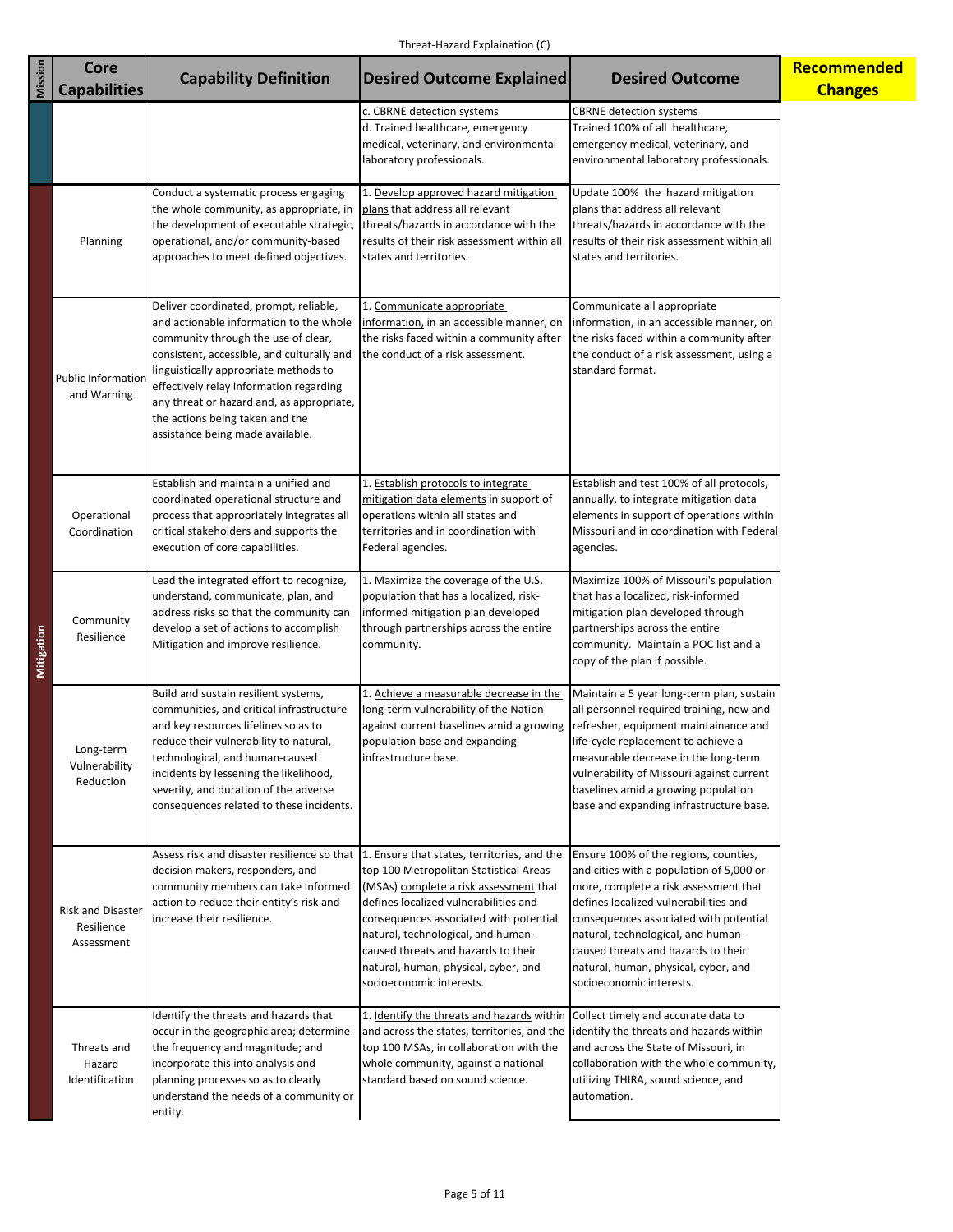| Mission | <b>Core</b>                                                                                                                                                                                                                            | <b>Capability Definition</b>                                                                                                                                                                                                                                                                                                                                                   | <b>Desired Outcome Explained</b>                                                                                                                                                                                                                                                                                                                                                                                                               | <b>Desired Outcome</b>                                                                                                                                                                                                                                                                                                                                                                                              | Recommended                                                                                                                                                                                                                                                      |
|---------|----------------------------------------------------------------------------------------------------------------------------------------------------------------------------------------------------------------------------------------|--------------------------------------------------------------------------------------------------------------------------------------------------------------------------------------------------------------------------------------------------------------------------------------------------------------------------------------------------------------------------------|------------------------------------------------------------------------------------------------------------------------------------------------------------------------------------------------------------------------------------------------------------------------------------------------------------------------------------------------------------------------------------------------------------------------------------------------|---------------------------------------------------------------------------------------------------------------------------------------------------------------------------------------------------------------------------------------------------------------------------------------------------------------------------------------------------------------------------------------------------------------------|------------------------------------------------------------------------------------------------------------------------------------------------------------------------------------------------------------------------------------------------------------------|
|         | <b>Capabilities</b>                                                                                                                                                                                                                    |                                                                                                                                                                                                                                                                                                                                                                                |                                                                                                                                                                                                                                                                                                                                                                                                                                                |                                                                                                                                                                                                                                                                                                                                                                                                                     | <b>Changes</b>                                                                                                                                                                                                                                                   |
|         | Planning                                                                                                                                                                                                                               | Conduct a systematic process engaging<br>the whole community, as appropriate, in<br>the development of executable strategic,<br>operational, and/or community-based<br>approaches to meet defined objectives.                                                                                                                                                                  | 1. Develop operational plans at the<br>Federal level, and in the states and<br>territories, that adequately identify<br>critical objectives based on the planning<br>requirement, provide a complete and<br>integrated picture of the sequence and<br>scope of the tasks to achieve the<br>objectives, and are implementable within scope of the tasks to achieve the<br>the time frame contemplated in the plan<br>using available resources. | Develop operational plans for the state<br>two (2) hours after an incident and at the<br>end of every operational period<br>afterwards, that adequately identify<br>critical objectives based on the planning<br>requirement, provide a complete and<br>integrated picture of the sequence and<br>objectives, and are implementable within<br>the time frame contemplated in the plan<br>using available resources. |                                                                                                                                                                                                                                                                  |
|         | <b>Public Information</b><br>and Warning                                                                                                                                                                                               | Deliver coordinated, prompt, reliable,<br>and actionable information to the whole<br>community through the use of clear,<br>consistent, accessible, and culturally and<br>linguistically appropriate methods to<br>effectively relay information regarding<br>any threat or hazard and, as appropriate,<br>the actions being taken and the<br>assistance being made available. | 1. Inform all affected segments of society<br>by all means necessary, including<br>accessible tools, of critical lifesaving and<br>life-sustaining information to expedite<br>the delivery of emergency services and<br>aid the public to take protective actions.                                                                                                                                                                             | Within two(2) hours of an incident and at<br>the end of every operational period<br>afterwards, inform all affected segments<br>of society by all means necessary,<br>including accessible tools, of critical<br>lifesaving and life-sustaining information<br>to expedite the delivery of emergency<br>services and aid the public to take<br>protective actions.                                                  |                                                                                                                                                                                                                                                                  |
|         |                                                                                                                                                                                                                                        |                                                                                                                                                                                                                                                                                                                                                                                | 2. Deliver credible messages to inform<br>ongoing emergency services and the<br>public about protective measures and<br>other life-sustaining actions and facilitate<br>the transition to recovery.                                                                                                                                                                                                                                            | Within two(2) hours of an incident and at $\vert$ Amend to include receipt<br>the end of every operational period<br>afterwards, deliver credible messages to<br>inform ongoing emergency services and<br>the public about protective measures and<br>other life-sustaining actions and facilitate<br>the transition to recovery.                                                                                   | of information from local<br>jurisdictions within 2 hour<br>timeframe.                                                                                                                                                                                           |
|         | Establish and maintain a unified and<br>coordinated operational structure and<br>process that appropriately integrates all<br>critical stakeholders and supports the<br>execution of core capabilities.<br>Operational<br>Coordination | 1. Mobilize all critical resources and<br>establish command, control, and<br>coordination structures within the<br>affected community and other<br>coordinating bodies in surrounding<br>communities and across the Nation and<br>maintain as needed throughout the<br>duration of an incident.                                                                                | Based on the decision support template,<br>mobilize all critical resources and<br>establish command, control, and<br>coordination structures within the<br>affected community and other<br>coordinating bodies in surrounding<br>communities and across the Nation and<br>maintain as needed throughout the<br>duration of an incident.                                                                                                        |                                                                                                                                                                                                                                                                                                                                                                                                                     |                                                                                                                                                                                                                                                                  |
|         |                                                                                                                                                                                                                                        |                                                                                                                                                                                                                                                                                                                                                                                | 2. Enhance and maintain National<br>Incident Management System (NIMS)-<br>compliant command, control, and<br>coordination structures to meet basic<br>human needs, stabilize the incident, and<br>transition to recovery.                                                                                                                                                                                                                      | Based on the decision support template,<br>enhance and maintain National Incident<br>Management System (NIMS)-compliant<br>command, control, and coordination<br>structures to meet basic human needs,<br>stabilize the incident, and transition to<br>recovery.                                                                                                                                                    |                                                                                                                                                                                                                                                                  |
|         |                                                                                                                                                                                                                                        | Provide transportation (including<br>infrastructure access and accessible<br>transportation services) for response<br>priority objectives, including the<br>evacuation of people and animals, and<br>the delivery of vital response personnel,<br>equipment, and services into the affected                                                                                    | 1. Establish physical access through<br>appropriate transportation corridors and<br>deliver required resources to save lives<br>and to meet the needs of disaster<br>survivors.                                                                                                                                                                                                                                                                | Within 12 hours of the incidents,<br>establish physical access through<br>appropriate transportation corridors and<br>within in 6 hours of receiving a request<br>deliver required resources to save lives<br>and to meet the needs of disaster<br>survivors.                                                                                                                                                       |                                                                                                                                                                                                                                                                  |
|         | Critical<br>Transportation                                                                                                                                                                                                             | areas.                                                                                                                                                                                                                                                                                                                                                                         | 2. Ensure basic human needs are met,<br>stabilize the incident, transition into<br>recovery for an affected area, and<br>restore basic services and community<br>functionality.                                                                                                                                                                                                                                                                | Within 72 hours, ensure basic human<br>needs are met, and once the incident is<br>stabilized, transition into recovery for an<br>affected area, and restore basic services<br>and community functionality.                                                                                                                                                                                                          | This outcome appears<br>broader than critical<br>transportion.<br>Recommend, "Within 72<br>hours ensure basic supply<br>and critical transportation<br>routes are restored and<br>transportation resources<br>identified in order to<br>meet basic human needs." |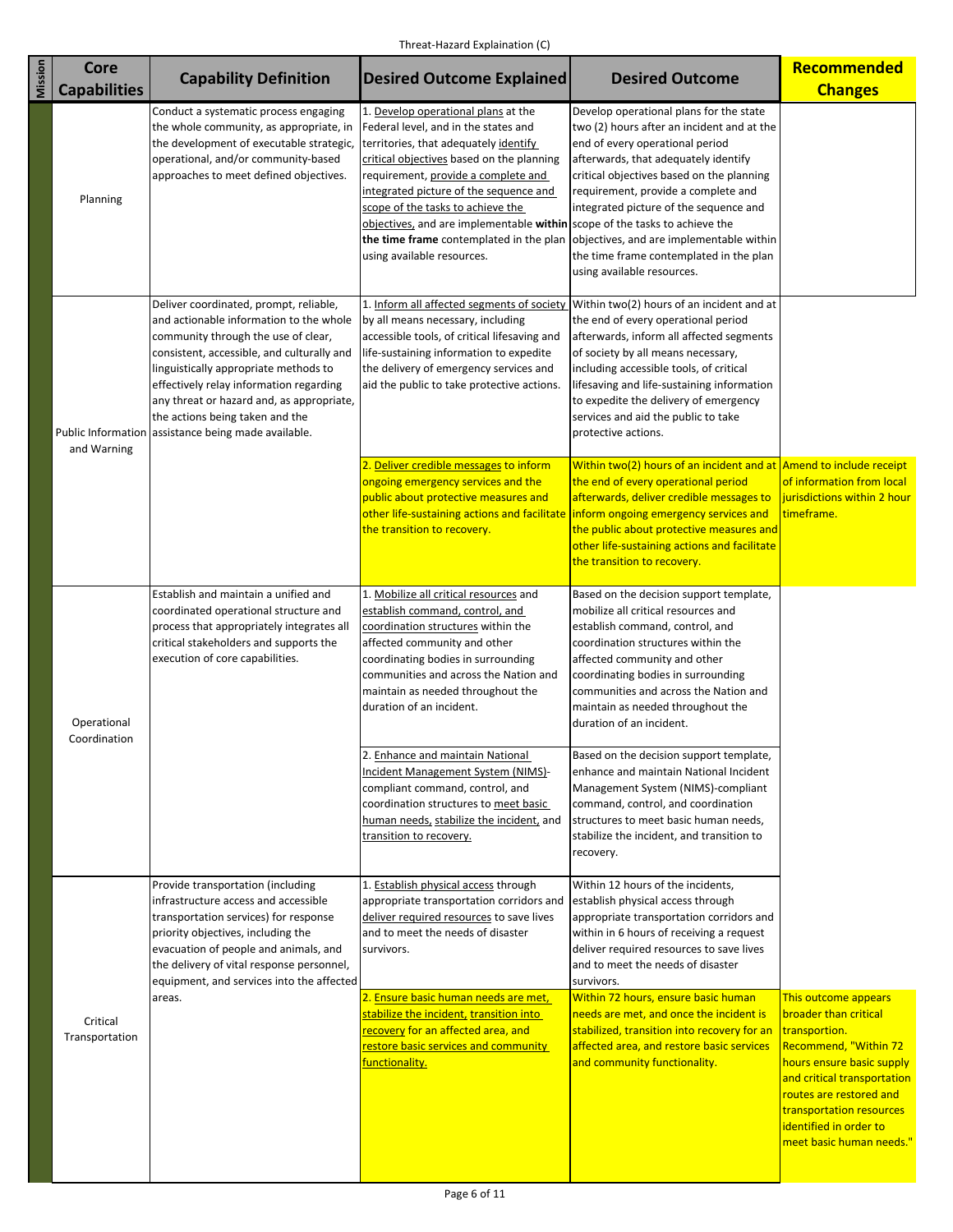| Mission  | <b>Core</b>                                    | <b>Capability Definition</b>                                                                                                                                                                                                                                                                                                                                                          | <b>Desired Outcome Explained</b>                                                                                                                                                                                                                                                                                                                                                                           | <b>Desired Outcome</b>                                                                                                                                                                                                                                                                                                                                                                                                                                                                                                                                                      | <b>Recommended</b>                                                                                                                                                                                                                                                         |
|----------|------------------------------------------------|---------------------------------------------------------------------------------------------------------------------------------------------------------------------------------------------------------------------------------------------------------------------------------------------------------------------------------------------------------------------------------------|------------------------------------------------------------------------------------------------------------------------------------------------------------------------------------------------------------------------------------------------------------------------------------------------------------------------------------------------------------------------------------------------------------|-----------------------------------------------------------------------------------------------------------------------------------------------------------------------------------------------------------------------------------------------------------------------------------------------------------------------------------------------------------------------------------------------------------------------------------------------------------------------------------------------------------------------------------------------------------------------------|----------------------------------------------------------------------------------------------------------------------------------------------------------------------------------------------------------------------------------------------------------------------------|
|          | <b>Capabilities</b>                            |                                                                                                                                                                                                                                                                                                                                                                                       |                                                                                                                                                                                                                                                                                                                                                                                                            |                                                                                                                                                                                                                                                                                                                                                                                                                                                                                                                                                                             | <b>Changes</b>                                                                                                                                                                                                                                                             |
|          | Environmental<br>Response/Health<br>and Safety | Ensure the availability of guidance and<br>resources to address all hazards including assessments and disseminate guidance<br>hazardous materials, acts of terrorism,<br>and natural disasters in support of the<br>responder operations and the affected<br>communities.                                                                                                             | 1. Conduct health and safety hazard<br>and resources, to include deploying<br>hazardous materials teams, to support<br>environmental health and safety actions<br>for response personnel and the affected<br>population.<br>2. Assess, monitor, perform cleanup<br>actions, and provide resources to meet<br>resource requirements and to transition<br>from sustained response to short-term<br>recovery. | Within 12 hours of an incident, conduct<br>health and safety hazard assessments<br>and disseminate guidance and resources,<br>to include deploying hazardous materials<br>teams, to support environmental health<br>and safety actions for response personnel<br>and the affected population.<br>Within 24 hours of an incident, start to<br>assess and monitor the incident in<br>preparation to initiate cleanup actions<br>and be prepared to provide resources to<br>meet resource requirements and to<br>transition from sustained response to<br>short-term recovery. |                                                                                                                                                                                                                                                                            |
| Response | Fatality<br>Management<br><b>Services</b>      | Provide fatality management services,<br>including body recovery and victim<br>identification, working with state and<br>local authorities to provide temporary<br>mortuary solutions, sharing information<br>with mass care services for the purpose<br>of reunifying family members and<br>caregivers with missing persons/remains,<br>and providing counseling to the<br>bereaved. | 1. Establish and maintain operations to<br>recover a significant number of fatalities<br>over a geographically dispersed area.                                                                                                                                                                                                                                                                             | In 96 hours, initiate recovery operations<br>to recover in the affected area.                                                                                                                                                                                                                                                                                                                                                                                                                                                                                               | Should describe different<br>elements of Mass Fatality<br>Management system: 1)<br>decedent recovery/<br>Morgue operations 2)<br><b>Family Assistance Center</b><br>operations and 3) Victim<br>Identification (part of<br><b>Morgue Operations and</b><br><b>FAC ops)</b> |
|          | Infrastructure<br>Systems                      | Stabilize critical infrastructure functions,<br>minimize health and safety threats, and<br>efficiently restore and revitalize systems<br>and services to support a viable, resilient<br>community.                                                                                                                                                                                    | 1. Decrease and stabilize immediate<br>infrastructure threats to the affected<br>population, to include survivors in the<br>heavily-damaged zone, nearby<br>communities that may be affected by<br>cascading effects, and mass care support<br>facilities and evacuation processing<br>centers with a focus on life-sustainment<br>and congregate care services.                                           | Within 24 hours, decrease and stabilize<br>immediate infrastructure threats to the<br>affected population, to include survivors<br>in the heavily-damaged zone, nearby<br>communities that may be affected by<br>cascading effects, and mass care support<br>facilities and evacuation processing<br>centers with a focus on life-sustainment<br>and congregate care services.                                                                                                                                                                                              |                                                                                                                                                                                                                                                                            |
|          |                                                |                                                                                                                                                                                                                                                                                                                                                                                       | 2. Re-establish critical infrastructure<br>within the affected areas to support<br>ongoing emergency response operations,<br>life sustainment, community<br>functionality, and a transition to<br>recovery.                                                                                                                                                                                                | Within 96 hours, re-establish critical<br>infrastructure within the affected areas<br>to support ongoing emergency response<br>operations, life sustainment, community<br>functionality, and a transition to<br>recovery.                                                                                                                                                                                                                                                                                                                                                   |                                                                                                                                                                                                                                                                            |
|          |                                                | Provide life-sustaining services to the<br>affected population with a focus on<br>hydration, feeding, and sheltering to<br>those who have the most need, as well as access and functional needs and others<br>support for reunifying families.                                                                                                                                        | 1. Move and deliver resources and<br>capabilities to meet the needs of disaster<br>survivors, including individuals with<br>who may be considered to be at-risk.                                                                                                                                                                                                                                           | Within 96 hours, move and deliver<br>resources and capabilities to meet the<br>needs of disaster survivors, including<br>individuals with access and functional<br>needs and others who may be considered<br>to be at-risk.                                                                                                                                                                                                                                                                                                                                                 |                                                                                                                                                                                                                                                                            |
|          | <b>Mass Care Services</b>                      |                                                                                                                                                                                                                                                                                                                                                                                       | 2. Establish, staff, and equip emergency<br>shelters and other temporary housing<br>options (including accessible housing) for<br>the affected population.<br>3. Move from congregate care to non-                                                                                                                                                                                                         | Within 96 hours, establish, staff, and<br>equip emergency shelters and other<br>temporary housing options (including<br>accessible housing) for the affected<br>population.<br>Within 96 hours, move from congregate                                                                                                                                                                                                                                                                                                                                                        |                                                                                                                                                                                                                                                                            |
|          |                                                |                                                                                                                                                                                                                                                                                                                                                                                       | congregate care alternatives and provide<br>relocation assistance or interim housing<br>solutions for families unable to return to<br>their pre-disaster homes.                                                                                                                                                                                                                                            | care to non-congregate care alternatives<br>and provide relocation assistance or<br>interim housing solutions for families<br>unable to return to their pre-disaster<br>homes.                                                                                                                                                                                                                                                                                                                                                                                              |                                                                                                                                                                                                                                                                            |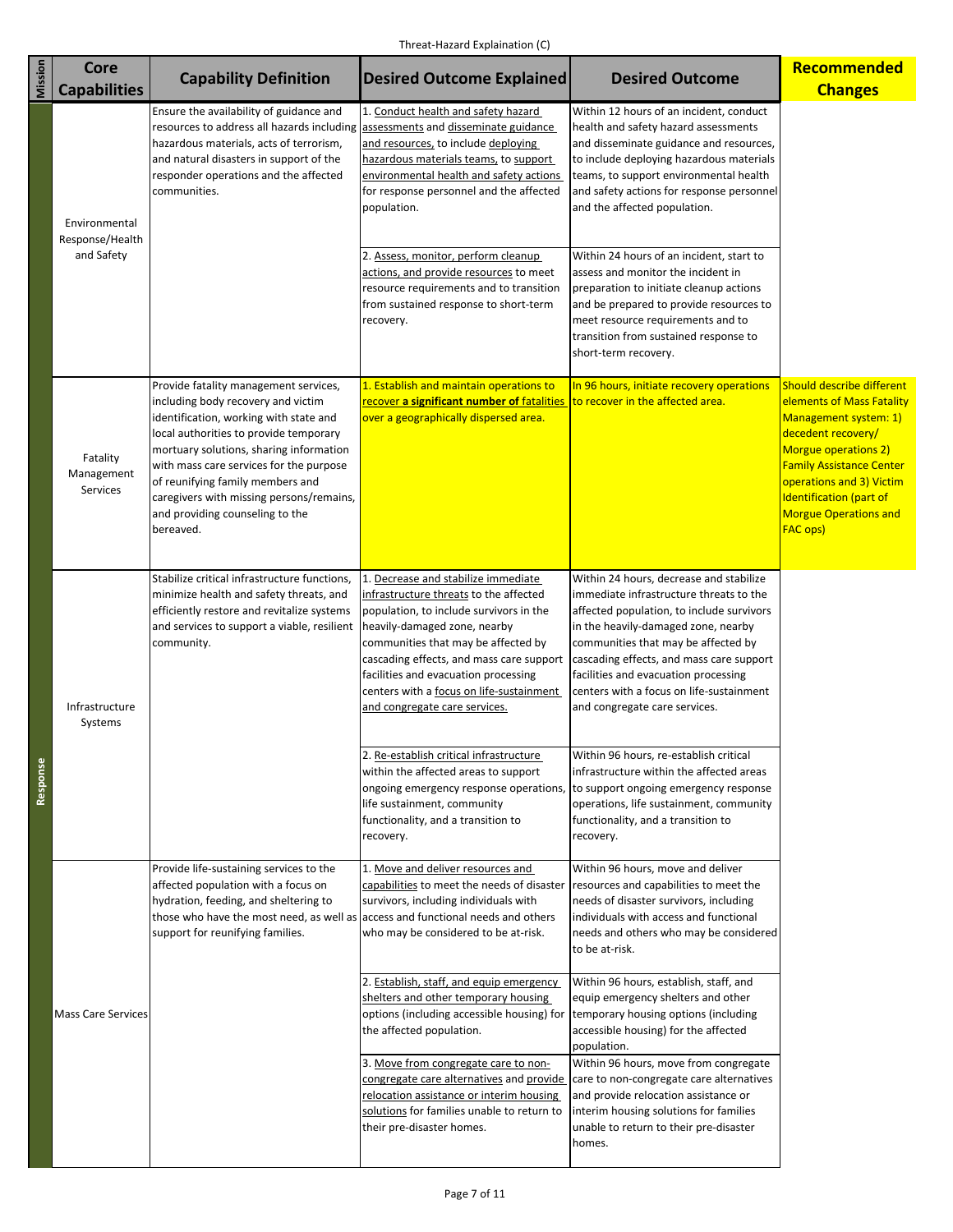| Mission | <b>Core</b>                                                                                                                                                                                                                | <b>Capability Definition</b>                                                                                                                                                                                                                                                                                                                                    | <b>Desired Outcome Explained</b>                                                                                                                                                                                                                                                                                                                               | <b>Desired Outcome</b>                                                                                                                                                                                                                                                                                                                                              | Recommended    |
|---------|----------------------------------------------------------------------------------------------------------------------------------------------------------------------------------------------------------------------------|-----------------------------------------------------------------------------------------------------------------------------------------------------------------------------------------------------------------------------------------------------------------------------------------------------------------------------------------------------------------|----------------------------------------------------------------------------------------------------------------------------------------------------------------------------------------------------------------------------------------------------------------------------------------------------------------------------------------------------------------|---------------------------------------------------------------------------------------------------------------------------------------------------------------------------------------------------------------------------------------------------------------------------------------------------------------------------------------------------------------------|----------------|
|         | <b>Capabilities</b>                                                                                                                                                                                                        | Deliver traditional and atypical search                                                                                                                                                                                                                                                                                                                         | 1. Conduct search and rescue operations                                                                                                                                                                                                                                                                                                                        | Within 12 hours, conduct search and                                                                                                                                                                                                                                                                                                                                 | <b>Changes</b> |
|         |                                                                                                                                                                                                                            | and rescue capabilities, including<br>personnel, services, animals, and assets<br>to survivors in need, with the goal of<br>saving the greatest number of                                                                                                                                                                                                       | to locate and rescue persons in distress,<br>based on the requirements of state and<br>local authorities.                                                                                                                                                                                                                                                      | rescue operations to locate and rescue<br>persons in distress, based on the<br>requirements of state and local<br>authorities.                                                                                                                                                                                                                                      |                |
|         | Mass Search and<br><b>Rescue Operations</b>                                                                                                                                                                                | endangered lives in the shortest time<br>possible.                                                                                                                                                                                                                                                                                                              | 2. Initiate community-based search and<br>rescue support operations across a wide<br>geographically dispersed area.                                                                                                                                                                                                                                            | By D+5, initiate community-based search<br>and rescue support operations across a<br>wide geographically dispersed area.                                                                                                                                                                                                                                            |                |
|         |                                                                                                                                                                                                                            |                                                                                                                                                                                                                                                                                                                                                                 | 3. Ensure the synchronized deployment<br>of local, regional, national, and<br>international teams to reinforce ongoing<br>search and rescue efforts and transition<br>to recovery.                                                                                                                                                                             | Within 8 hours, ensure the synchronized<br>deployment of local, regional, national,<br>and international teams to reinforce<br>ongoing search and rescue efforts and<br>transition to recovery.                                                                                                                                                                     |                |
|         |                                                                                                                                                                                                                            | Ensure a safe and secure environment<br>through law enforcement and related<br>security and protection operations for                                                                                                                                                                                                                                           | 1. Establish a safe and secure<br>environment in an affected area.                                                                                                                                                                                                                                                                                             | In 72 hours, establish a safe and secure<br>zone in an affected area.                                                                                                                                                                                                                                                                                               |                |
|         | people and communities located within<br>affected areas and also for all traditional<br>On-scene Security<br>and atypical response personnel engaged<br>and Protection<br>in lifesaving and life-sustaining<br>operations. | 2. Provide and maintain on-scene<br>security and meet the protection needs<br>of the affected population over a<br>geographically dispersed area while<br>eliminating or mitigating the risk of<br>further damage to persons, property, and further damage to persons, property,<br>the environment.                                                            | In 72 hours, provide and maintain on-<br>scene security and meet the protection<br>needs of the affected population over a<br>geographically dispersed area while<br>eliminating or mitigating the risk of<br>and/or the environment.                                                                                                                          |                                                                                                                                                                                                                                                                                                                                                                     |                |
|         | Ensure the capacity for timely<br>Operational<br>Communications                                                                                                                                                            | communications in support of security,<br>situational awareness, and operations by<br>any and all means available, among and<br>between affected communities in the<br>impact area and all response forces.                                                                                                                                                     | 1. Ensure the capacity to communicate<br>with both the emergency response<br>community and the affected populations<br>and establish interoperable voice and<br>data communications between Federal,<br>state, and local first responders.                                                                                                                     | Within 12 hours establish<br>communication with both the emergency<br>response community and the affected<br>populations and within 3 hours establish<br>interoperable voice and data<br>communications between Federal, state,<br>and local first responders.                                                                                                      |                |
|         |                                                                                                                                                                                                                            |                                                                                                                                                                                                                                                                                                                                                                 | 2. Re-establish sufficient communications Within 96 hours, re-establish sufficient<br>infrastructure within the affected areas<br>to support ongoing life-sustaining<br>activities, provide basic human needs,<br>and transition to recovery.                                                                                                                  | communications infrastructure within the<br>affected areas to support ongoing life-<br>sustaining activities, provide basic human<br>needs, and transition to recovery.                                                                                                                                                                                             |                |
|         | <b>Public and Private</b><br>Services and<br>Resources                                                                                                                                                                     | Provide essential public and private<br>services and resources to the affected<br>population and surrounding<br>communities, to include emergency<br>power to critical facilities, fuel support<br>for emergency responders, and access to<br>community staples (e.g., grocery stores,<br>pharmacies, and banks) and fire and<br>other first response services. | 1. Mobilize and deliver governmental,<br>nongovernmental, and private sector<br>resources within and outside of the<br>affected area to save lives, sustain lives,<br>meet basic human needs, stabilize the<br>incident, and transition to recovery, to<br>include moving and delivering resources<br>and services to meet the needs of<br>disaster survivors. | By D+5, mobilize and deliver<br>governmental, nongovernmental, and<br>private sector resources within and<br>outside of the affected area to save lives,<br>sustain lives, meet basic human needs,<br>stabilize the incident, and transition to<br>recovery, to include moving and<br>delivering resources and services to meet<br>the needs of disaster survivors. |                |
|         |                                                                                                                                                                                                                            |                                                                                                                                                                                                                                                                                                                                                                 | 2. Enhance public and private resource<br>and services support for an affected area. resource and services support for an                                                                                                                                                                                                                                      | At D+6, enhance public and private<br>affected area.                                                                                                                                                                                                                                                                                                                |                |
|         |                                                                                                                                                                                                                            | Provide lifesaving medical treatment via<br>emergency medical services and related<br>operations and avoid additional disease                                                                                                                                                                                                                                   | 1. Deliver medical countermeasures to<br>exposed populations.                                                                                                                                                                                                                                                                                                  | In 48 hours, deliver medical<br>countermeasures to exposed<br>populations.                                                                                                                                                                                                                                                                                          |                |
|         | <b>Medical Services</b>                                                                                                                                                                                                    | and injury by providing targeted public<br>health and medical support and products<br>Public Health and to all people in need within the affected<br>area.                                                                                                                                                                                                      | 2. Complete triage and initial stabilization<br>of casualties and begin definitive care for<br>those likely to survive their injuries.                                                                                                                                                                                                                         | In 72 hours, complete triage and initial<br>stabilization of casualties and begin<br>definitive care for those likely to survive<br>their injuries.                                                                                                                                                                                                                 |                |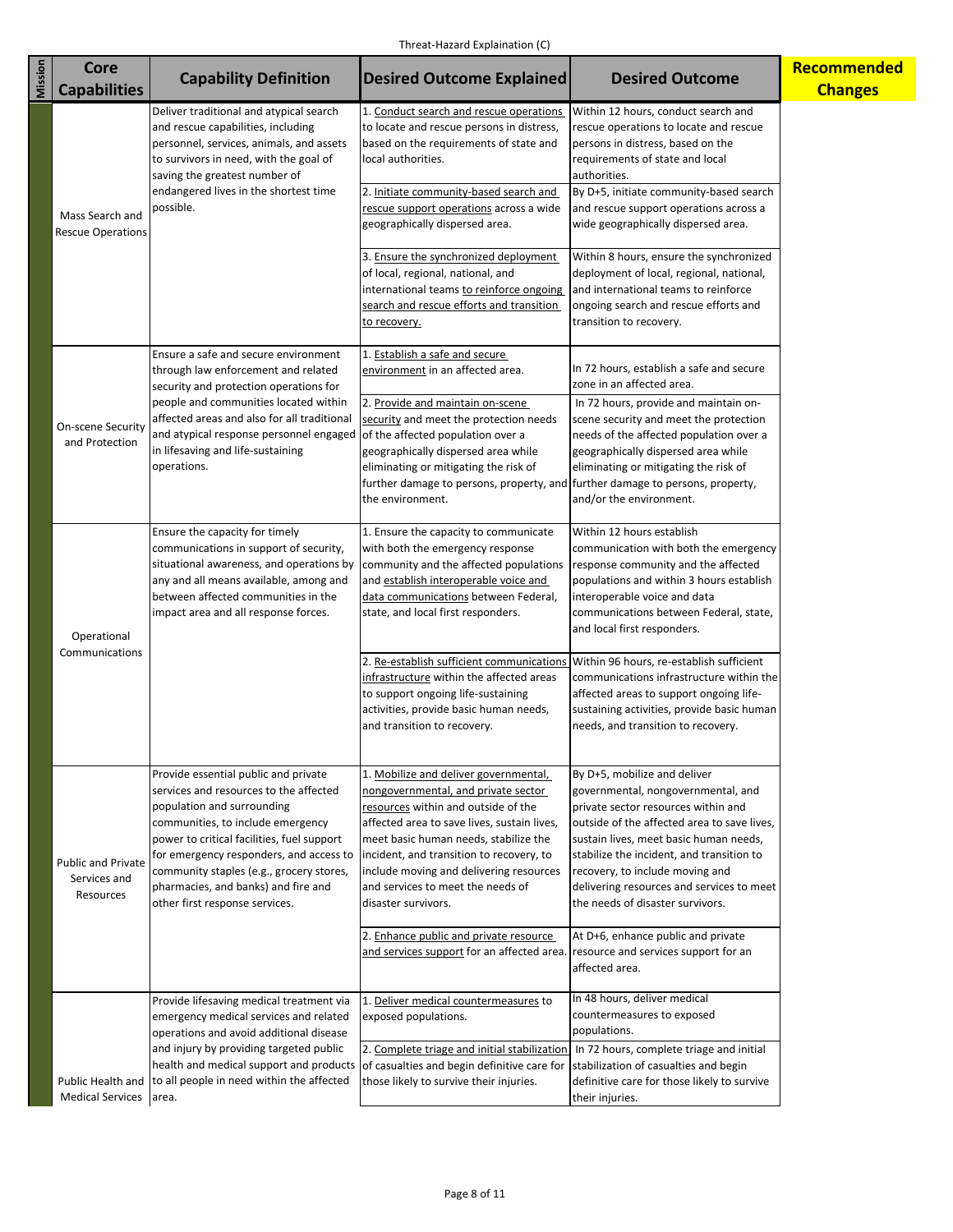| Mission | <b>Core</b><br><b>Capabilities</b>                                                                                                                                                                                                                  | <b>Capability Definition</b>                                                                                                                                                                                                                                                                                                                                                          | <b>Desired Outcome Explained</b>                                                                                                                                                                                                                                                                                                                                                                                                                                  | <b>Desired Outcome</b>                                                                                                                                                                                                                                                                                                                                                                                                                                                         | Recommended<br><b>Changes</b> |
|---------|-----------------------------------------------------------------------------------------------------------------------------------------------------------------------------------------------------------------------------------------------------|---------------------------------------------------------------------------------------------------------------------------------------------------------------------------------------------------------------------------------------------------------------------------------------------------------------------------------------------------------------------------------------|-------------------------------------------------------------------------------------------------------------------------------------------------------------------------------------------------------------------------------------------------------------------------------------------------------------------------------------------------------------------------------------------------------------------------------------------------------------------|--------------------------------------------------------------------------------------------------------------------------------------------------------------------------------------------------------------------------------------------------------------------------------------------------------------------------------------------------------------------------------------------------------------------------------------------------------------------------------|-------------------------------|
|         |                                                                                                                                                                                                                                                     |                                                                                                                                                                                                                                                                                                                                                                                       | 3. Return medical surge resources to pre-<br>incident levels, complete health<br>assessments, and identify recovery<br>processes.                                                                                                                                                                                                                                                                                                                                 | Once normalcy is restored, return<br>medical surge resources to pre-incident<br>levels, complete health assessments, and<br>identify recovery processes.                                                                                                                                                                                                                                                                                                                       |                               |
|         | Provide all decision makers with decision- 1. Deliver information sufficient to<br>relevant information regarding the<br>nature and extent of the hazard, any<br>cascading effects, and the status of the<br>response.<br>Situational<br>Assessment | inform decision making regarding<br>immediate lifesaving and life-sustaining<br>activities and engage governmental,<br>private, and civic sector resources within<br>and outside of the affected area to meet<br>basic human needs and stabilize the<br>incident.<br>2. Deliver enhanced information to                                                                               | Within 2 hours, deliver information<br>sufficient to inform decision making<br>regarding immediate lifesaving and life-<br>sustaining activities and engage<br>governmental, private, and civic sector<br>resources within and outside of the<br>affected area to meet basic human needs<br>and stabilize the incident.<br>Within 12 hours, deliver enhanced                                                                                                      |                                                                                                                                                                                                                                                                                                                                                                                                                                                                                |                               |
|         |                                                                                                                                                                                                                                                     |                                                                                                                                                                                                                                                                                                                                                                                       | reinforce ongoing lifesaving and life-<br>sustaining activities, and engage<br>governmental, private, and civic sector<br>resources within and outside of the<br>affected area to meet basic human<br>needs, stabilize the incident, and<br>transition to recovery.                                                                                                                                                                                               | information to reinforce ongoing<br>lifesaving and life-sustaining activities,<br>and engage governmental, private, and<br>civic sector resources within and outside<br>of the affected area to meet basic human<br>needs, stabilize the incident, and<br>transition to recovery.                                                                                                                                                                                              |                               |
|         | Planning                                                                                                                                                                                                                                            | Conduct a systematic process engaging<br>the whole community as appropriate in<br>the development of executable strategic,<br>operational, and/or community-based<br>approaches to meet defined objectives.                                                                                                                                                                           | 1. Convene the core of an inclusive<br>planning team (identified pre-disaster),<br>which will oversee disaster recovery<br>planning.<br>2. Complete an initial recovery plan that<br>provides an overall strategy and timeline,<br>addresses all core capabilities, and<br>integrates socioeconomic, demographic,<br>accessibility, and risk assessment<br>considerations, which will be<br>implemented in accordance with the<br>timeline contained in the plan. | By D+10, convene the core of an inclusive<br>planning team (identified pre-disaster),<br>which will oversee disaster recovery<br>planning.<br>By D+30, complete an initial recovery<br>plan that provides an overall strategy and<br>timeline, addresses all core capabilities,<br>and integrates socioeconomic,<br>demographic, accessibility, and risk<br>assessment considerations, which will be<br>implemented in accordance with the<br>timeline contained in the plan.  |                               |
|         | <b>Public Information</b><br>and Warning                                                                                                                                                                                                            | Deliver coordinated, prompt, reliable,<br>and actionable information to the whole<br>community through the use of clear,<br>consistent, accessible, and culturally and<br>linguistically appropriate methods to<br>effectively relay information regarding<br>any threat or hazard, as well as the<br>actions being taken and the assistance<br>being made available, as appropriate. | 1. Reach all populations within the<br>community with effective recovery-<br>related public information messaging and<br>communications that are accessible to<br>people with disabilities and people with<br>limited English proficiency, protect the<br>health and safety of the affected<br>population, help manage expectations,<br>and ensure stakeholders have a clear<br>understanding of available assistance and<br>their roles and responsibilities.    | Within 72 hours, reach all populations<br>within the community with effective<br>recovery-related public information<br>messaging and communications that are<br>accessible to people with disabilities and<br>people with limited English proficiency,<br>protect the health and safety of the<br>affected population, help manage<br>expectations, and ensure stakeholders<br>have a clear understanding of available<br>assistance and their roles and<br>responsibilities. |                               |
|         |                                                                                                                                                                                                                                                     |                                                                                                                                                                                                                                                                                                                                                                                       | 2. Support affected populations and<br>stakeholders with a system that provides<br>appropriate, current information about<br>any continued assistance, steady state<br>resources for long-term impacts, and<br>monitoring programs in an effective and<br>accessible manner.                                                                                                                                                                                      | By D+6, support affected populations and<br>stakeholders with a system that provides<br>appropriate, current information about<br>any continued assistance, steady state<br>resources for long-term impacts, and<br>monitoring programs in an effective and<br>accessible manner.                                                                                                                                                                                              |                               |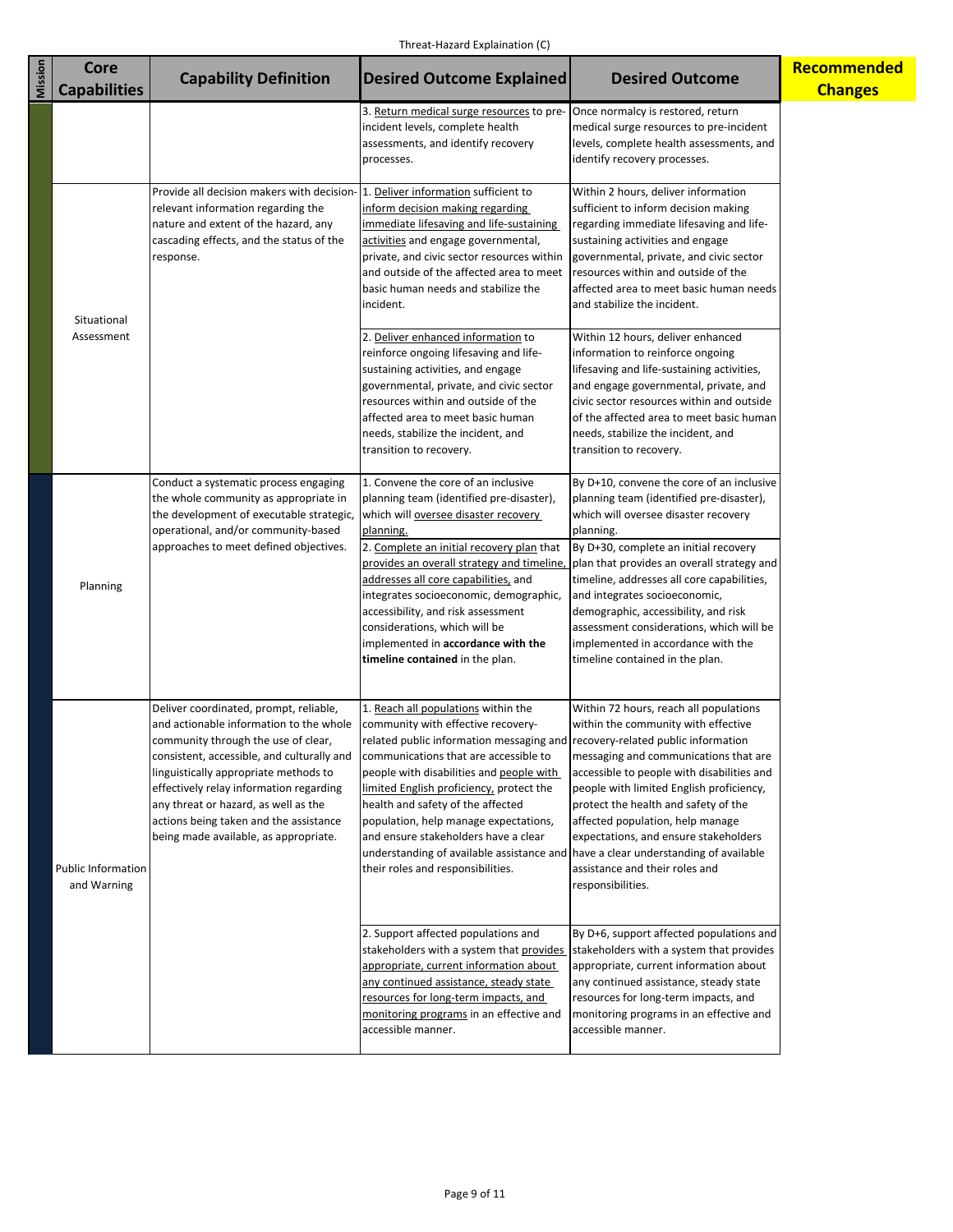| Mission  | <b>Core</b><br><b>Capabilities</b>        | <b>Capability Definition</b>                                                                                                                                                                                                                                                                                                              | <b>Desired Outcome Explained</b>                                                                                                                                                                                                                                                                                                                                                                                                                                                                             | <b>Desired Outcome</b>                                                                                                                                                                                                                                                                                                                                          | Recommended<br><b>Changes</b> |
|----------|-------------------------------------------|-------------------------------------------------------------------------------------------------------------------------------------------------------------------------------------------------------------------------------------------------------------------------------------------------------------------------------------------|--------------------------------------------------------------------------------------------------------------------------------------------------------------------------------------------------------------------------------------------------------------------------------------------------------------------------------------------------------------------------------------------------------------------------------------------------------------------------------------------------------------|-----------------------------------------------------------------------------------------------------------------------------------------------------------------------------------------------------------------------------------------------------------------------------------------------------------------------------------------------------------------|-------------------------------|
|          |                                           | Establish and maintain a unified and<br>coordinated operational structure and<br>process that appropriately integrates all<br>critical stakeholders and supports the<br>execution of core capabilities.                                                                                                                                   | 1. Establish tiered, integrated leadership,<br>and inclusive coordinating organizations<br>that operate with a unity of effort and<br>are supported by sufficient assessment<br>and analysis to provide defined structure<br>and decision-making processes for<br>recovery activities.                                                                                                                                                                                                                       | By D+15, establish tiered, integrated<br>leadership, and inclusive coordinating<br>organizations that operate with a unity of<br>effort and are supported by sufficient<br>assessment and analysis to provide<br>defined structure and decision-making<br>processes for recovery activities.                                                                    |                               |
| Recovery | Operational<br>Coordination               | 2. Define the path and timeline for<br>recovery leadership to achieve the<br>jurisdiction's objectives that effectively<br>coordinates and uses appropriate<br>Federal, state, and local assistance, as<br>well as nongovernmental and private<br>sector resources. This plan is to be<br>implemented within the established<br>timeline. | By D+30, define the path and timeline for<br>recovery leadership to achieve the<br>jurisdiction's objectives that effectively<br>coordinates and uses appropriate<br>Federal, state, and local assistance, as<br>well as nongovernmental and private<br>sector resources. This plan is to be<br>implemented upon completion and the<br>incident has moved into the recovery<br>phase.                                                                                                                        |                                                                                                                                                                                                                                                                                                                                                                 |                               |
|          |                                           | Return economic and business activities<br>(including food and agriculture) to a<br>healthy state and develop new business<br>and employment opportunities that<br>result in a sustainable and economically                                                                                                                               | 1. Conduct a preliminary assessment of<br>economic issues and identify potential<br>inhibitors to fostering stabilization of the<br>affected communities.                                                                                                                                                                                                                                                                                                                                                    | By D+30, conduct a preliminary<br>assessment of economic issues and<br>identify potential inhibitors to fostering<br>stabilization of the affected communities.                                                                                                                                                                                                 |                               |
|          | viable community.<br>Economic<br>Recovery | 2. Ensure the community recovery and<br>mitigation plan(s) incorporates economic<br>revitalization and removes governmental economic revitalization and removes<br>inhibitors to post-disaster economic<br>sustainability, while maintaining the civil<br>rights of citizens.                                                             | By D+30, ensure the community recovery<br>and mitigation plan(s) incorporates<br>governmental inhibitors to post-disaster<br>economic sustainability, while<br>maintaining the civil rights of citizens.                                                                                                                                                                                                                                                                                                     |                                                                                                                                                                                                                                                                                                                                                                 |                               |
|          |                                           |                                                                                                                                                                                                                                                                                                                                           | 3. Return affected areas to a sustainable<br>economy within the specified time<br>frame in the recovery plan.                                                                                                                                                                                                                                                                                                                                                                                                | By D+90, return affected areas to a<br>sustainable economy. This plan is to be<br>implemented upon completion and the<br>incident has moved into the recovery<br>phase.                                                                                                                                                                                         |                               |
|          |                                           | Restore and improve health and social<br>services networks to promote the<br>resilience, independence, health<br>(including behavioral health), and well-<br>being of the whole community.                                                                                                                                                | 1. Restore basic health and social services By D+90, restore basic health and social<br>functions. Identify critical areas of need<br>for health and social services, as well as<br>key partners and at-risk individuals (such<br>as children, those with disabilities and<br>others who have access and functional<br>needs, and populations with limited<br>English proficiency) in short-term,<br>intermediate, and long-term recovery.                                                                   | services functions. Identify critical areas<br>of need for health and social services, as<br>well as key partners and at-risk<br>individuals (such as children, those with<br>disabilities and others who have access<br>and functional needs, and populations<br>with limited English proficiency) in short-<br>term, intermediate, and long-term<br>recovery. |                               |
|          | <b>Health and Social</b><br>Services      |                                                                                                                                                                                                                                                                                                                                           | 2. Complete an assessment of community By D+60, complete an assessment of<br>health and social service needs and<br>develop a comprehensive recovery<br>timeline.<br>3. Restore and improve the resilience and By D+90, restore and improve the<br>sustainability of the health and social<br>services networks to meet the needs of<br>and promote the independence and well- needs of and promote the independence<br>being of community members in<br>accordance with the specified recovery<br>timeline. | community health and social service<br>needs and develop a comprehensive<br>recovery timeline.<br>resilience and sustainability of the health<br>and social services networks to meet the<br>and well-being of community members.<br>This plan is to be implemented upon<br>completion and the incident has moved<br>into the recovery phase.                   |                               |